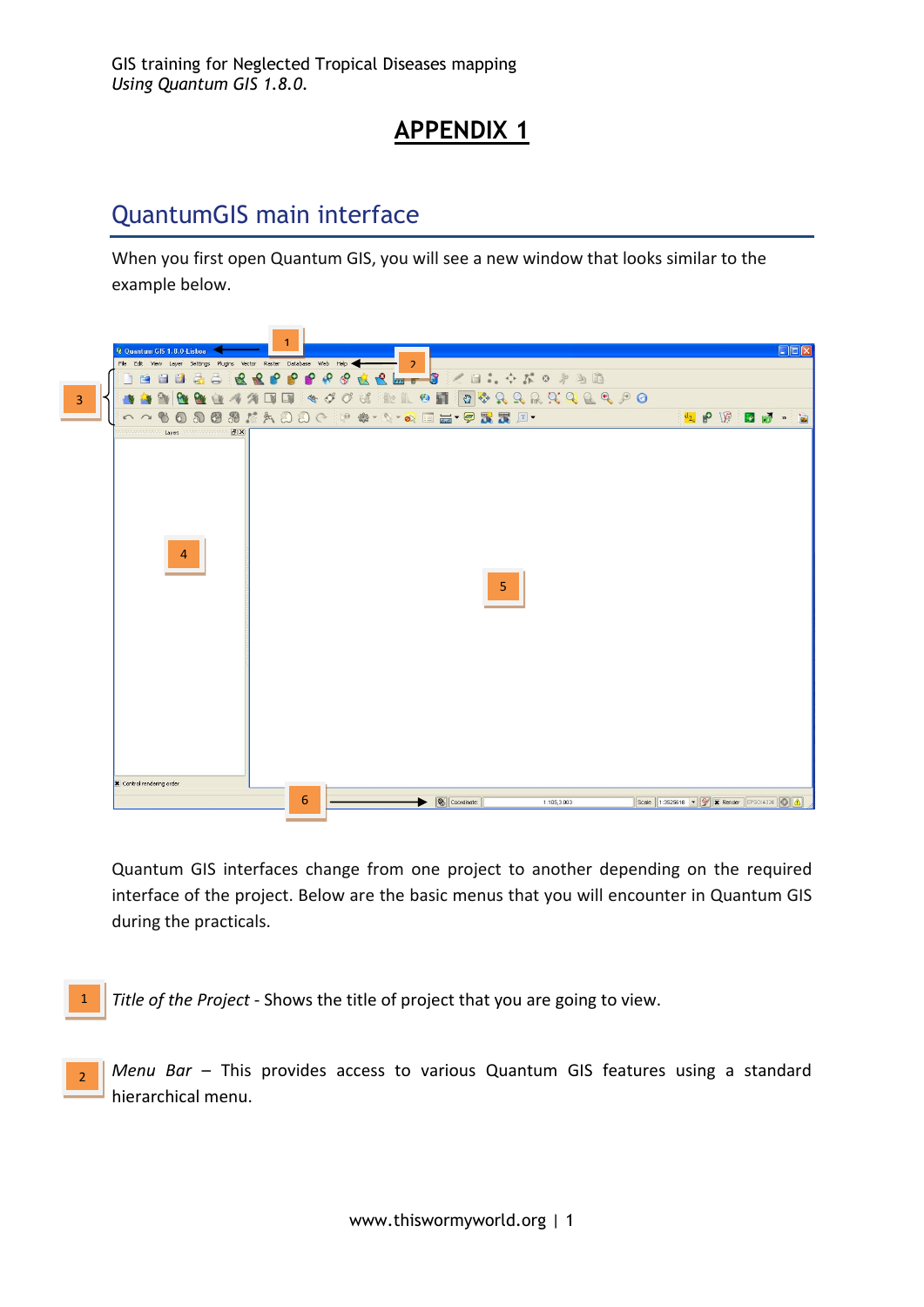- *Toolbars* These provide access to most of the same functions as the menus, plus additional tools for interacting with the map. It shows the command for zoom in, zoom out, pan, back to original view, go back to previous extent, go to next extent, object-information, coordinate read-out, measure, print and help.  $\overline{a}$
- *Table of Contents/Map Legend* (TOC) Shows the layers that can be turned on  $\blacksquare$  or off  $\Box$ and the legend, attributes symbols and query symbols available for the corresponding project.  $\lambda$
- *Display Window* Shows the feature/s that you have turn on **\*** from the TOC. 5
- *Status Bar* Shows you your current position in map coordinates (e.g. metres or decimal degrees) as the mouse pointer is moved across the map view. To the left of the coordinate display in the status bar is a small button that will toggle between showing coordinate position or the view extents of the map view as you pan and zoom in and out.  $\mathsf{G}$

### *Quantum GIS toolbars and some other components*

**Toolbars** are divided by thematic (greyed icons means they are inactive because the appropriate conditions to use them are not fulfilled). Some of them are included by default in QGIS andothers can be added/removed from the interface:

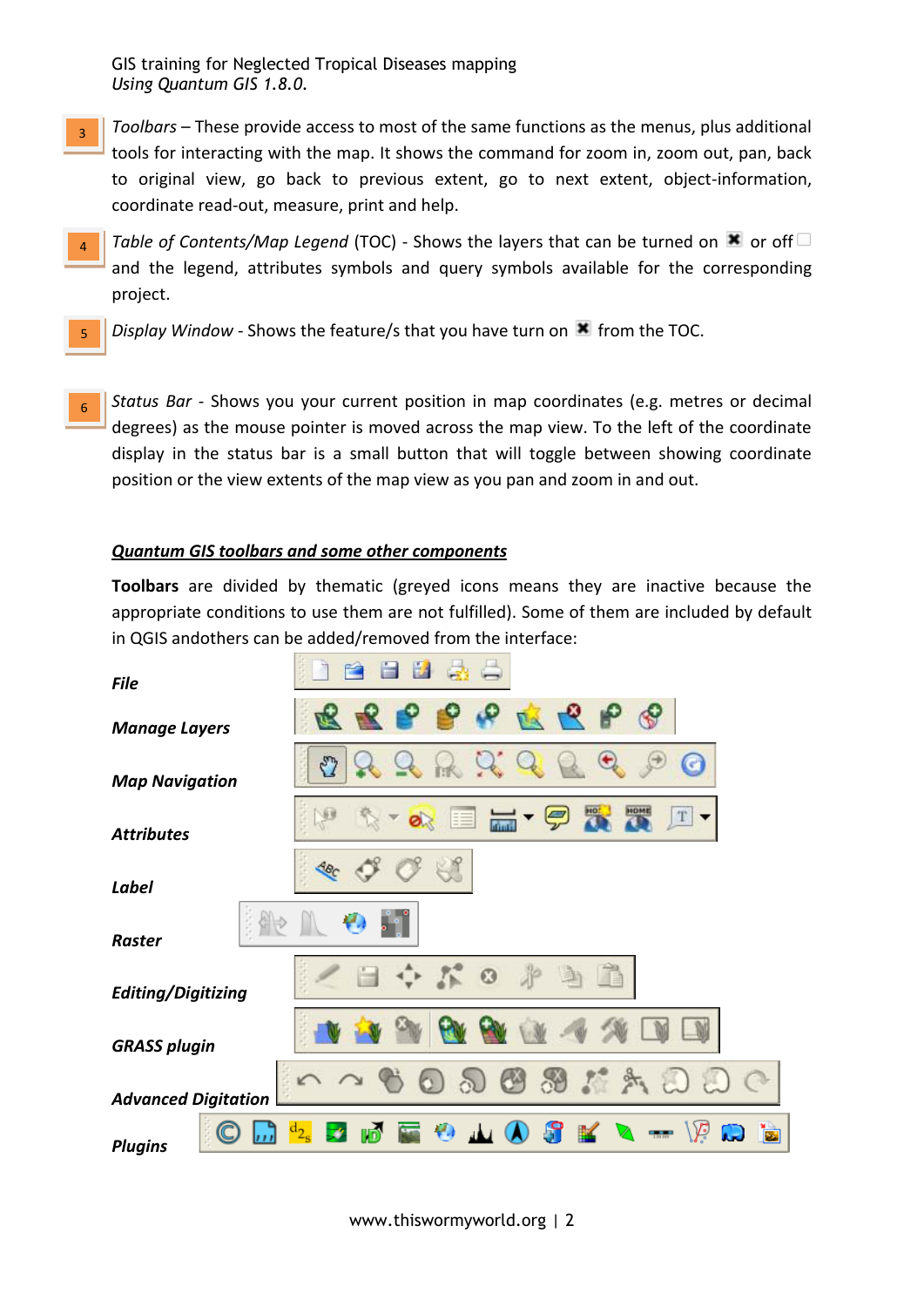# Key functions

In here, you will able to know on how to use in details the different mapping tools and other components of Quantum GIS which you'll be using in this course.

| <b>File Options</b>                                                                                                     |      |
|-------------------------------------------------------------------------------------------------------------------------|------|
|                                                                                                                         |      |
| <b>New Project</b>                                                                                                      |      |
| Enables you to create a new project                                                                                     |      |
| <b>Open Project</b>                                                                                                     |      |
| Tool use to open an existing/previous project created in Quantum GIS                                                    |      |
| <b>Save Project</b>                                                                                                     |      |
| Enables you to save the project                                                                                         |      |
| <b>Save Project As</b>                                                                                                  |      |
| Enables you to save the project in another format                                                                       |      |
| <b>New Print Composer</b>                                                                                               |      |
| Enables you to print the map/layers including the title, TOC, map overview, scale                                       |      |
| bar, graph/attributes present in the layer, author and map information, logo,                                           |      |
| toolbar, and other components present in the main page of the project                                                   |      |
| <b>Composer Manager</b>                                                                                                 |      |
| Enables us to access to the different composition in progress and manage them;<br>showing, removing, closing, and so on |      |
| Help                                                                                                                    |      |
| Provides the basic instruction on toolbar, TOC and other tools                                                          | Help |
| <b>Displaying Layers</b>                                                                                                |      |
|                                                                                                                         |      |
| <b>Add Vector Layer</b>                                                                                                 |      |
| Enables you to add any readable existing vector format layer                                                            |      |
| <b>Add Raster Layer</b>                                                                                                 |      |
| Enables you to add any readable existing raster format layer                                                            |      |

www.thiswormyworld.org | 3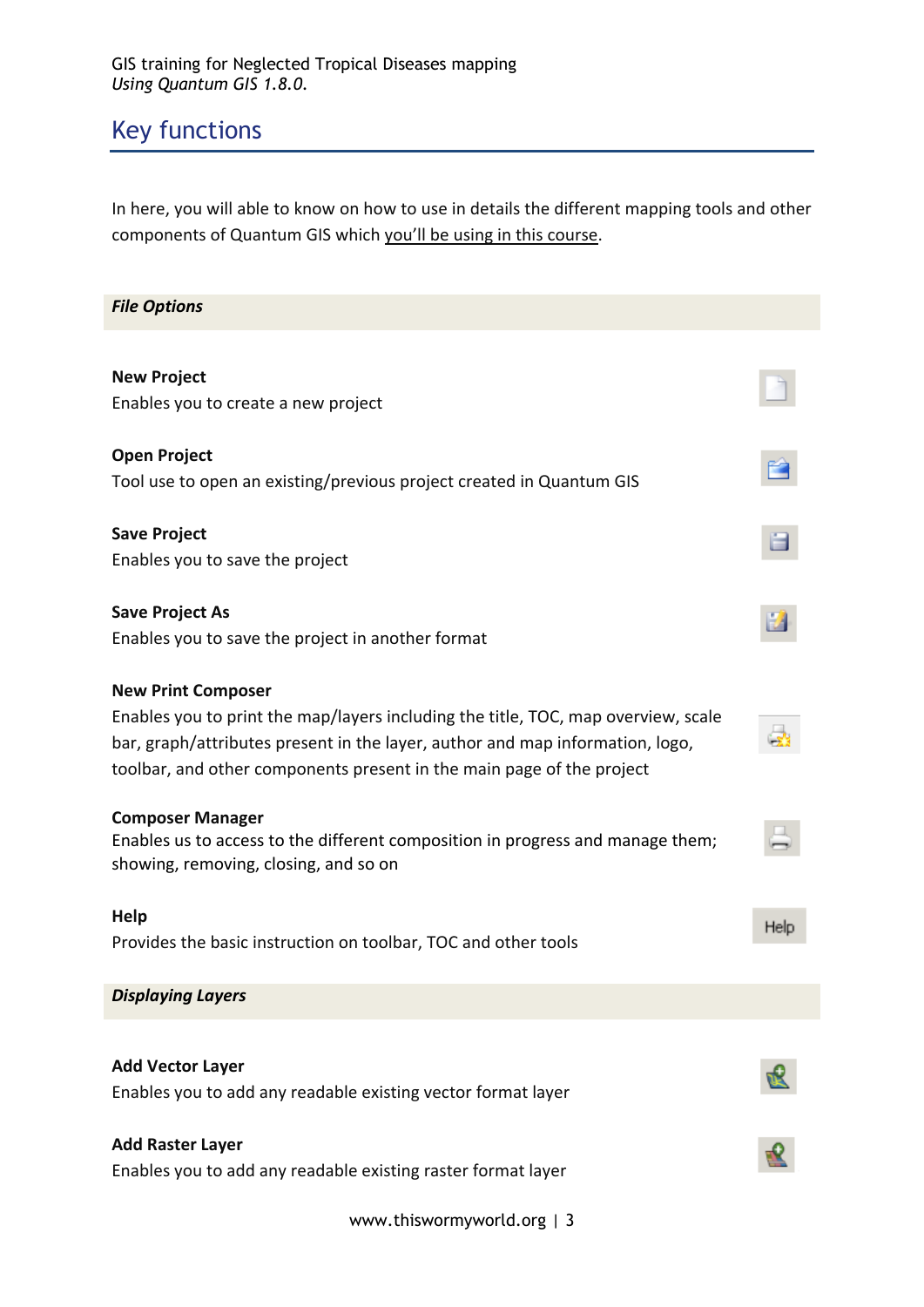| <b>Add Delimited Text Layer</b><br>Enables you to load and display delimited text files containing x,y coordinates |           |
|--------------------------------------------------------------------------------------------------------------------|-----------|
| <b>New Vector Layer</b>                                                                                            | <u>ud</u> |
| Enables you to create a new layer or feature similar with Editing Tool                                             |           |
| <b>Remove Layer</b>                                                                                                | ত্ত       |
| Enables you to delete unwanted layer/feature. Similar with Delete Selected Tool                                    |           |
| <b>Add to Overview</b>                                                                                             |           |
| Enables you to add an overview map in an Overview window                                                           |           |
| <b>Show All Layers</b>                                                                                             |           |
| Tool use to easily view all the layers in the TOC                                                                  |           |
| <b>Hide All Layers</b>                                                                                             |           |
| Tool use to easily hide all the layers in the TOC                                                                  |           |
| <b>Table of Contents. Menu</b>                                                                                     |           |
|                                                                                                                    |           |
|                                                                                                                    |           |
| Turns layer on or off                                                                                              |           |
| Click the box to turn on $\mathbf{\times}$ or off $\Box$ the layer/s                                               |           |
| Folder icon in the TOC                                                                                             |           |
| This represents a group of layers in the TOC                                                                       |           |
| Grayed colour means only selected layers are visible in the group of layers                                        |           |
| <b>Navigation toolbars</b>                                                                                         |           |
|                                                                                                                    |           |
| Zoom in                                                                                                            |           |
| Click once in the map to zoom in or drag a box over the particular area                                            |           |
| Zoom out                                                                                                           |           |
| Click once in the map                                                                                              |           |
| <b>Panning</b>                                                                                                     |           |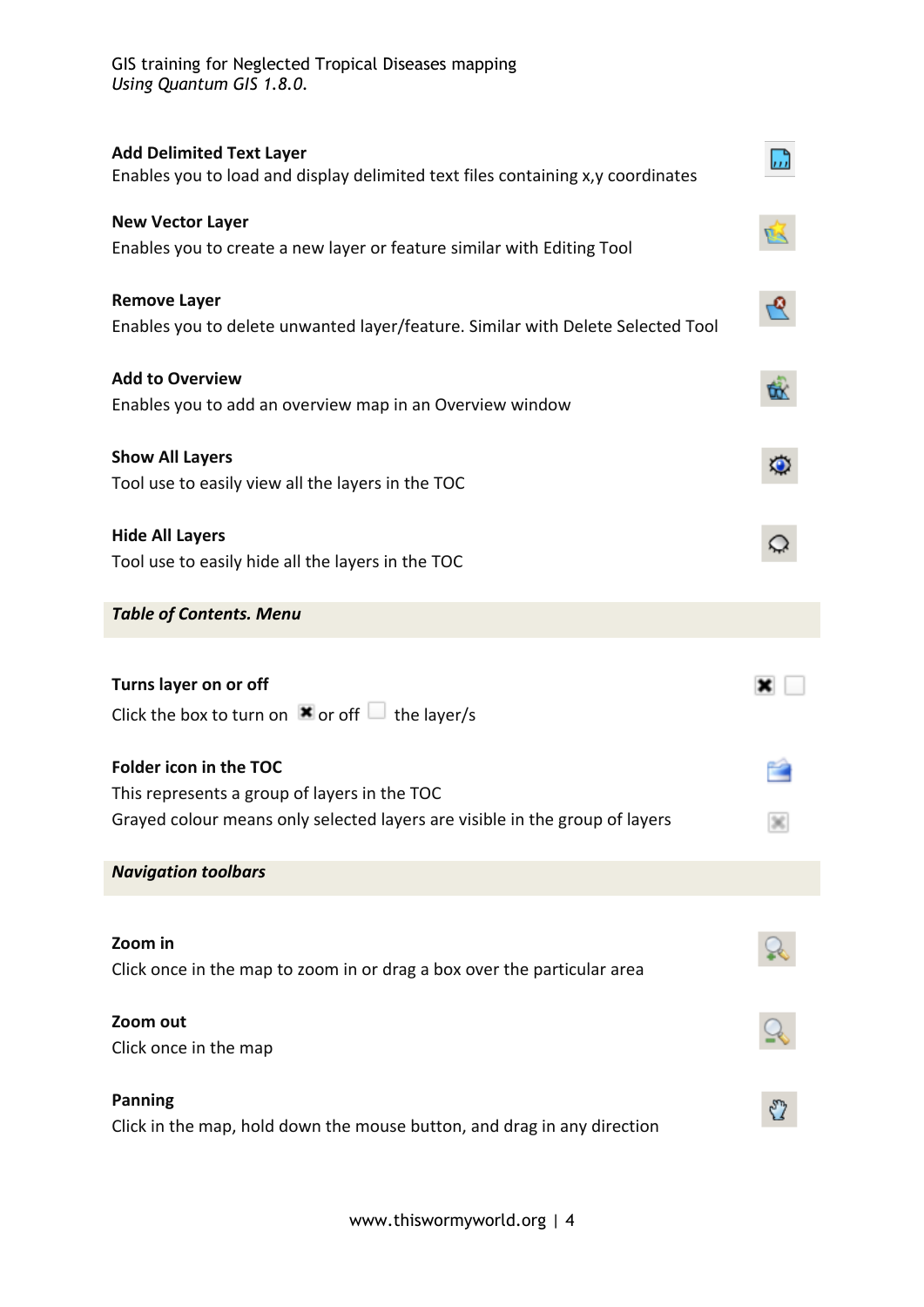| GIS training for Neglected Tropical Diseases mapping<br>Using Quantum GIS 1.8.0.                         |  |
|----------------------------------------------------------------------------------------------------------|--|
| Zoom to Full<br>Click to return to default view or view the full map layer/s                             |  |
| Go back to previous extent                                                                               |  |
| Click to go back to the previous view                                                                    |  |
| Go to next extent                                                                                        |  |
| Click to view the next extent of the map/layer                                                           |  |
| <b>Zoom to Selection</b>                                                                                 |  |
| Click to view the selected part of map layer/s                                                           |  |
| Zoom to Layer<br>Click to view a particular map layer                                                    |  |
|                                                                                                          |  |
| <b>Refresh</b><br>Click to refresh the display window                                                    |  |
|                                                                                                          |  |
| <b>Object Information</b>                                                                                |  |
| <b>Identify Features</b>                                                                                 |  |
| Click to activate and point to the layers you want to view the information                               |  |
| <b>Open Attribute Table</b>                                                                              |  |
| Click to open the table of a layer                                                                       |  |
| <b>Identify Features</b>                                                                                 |  |
| Click to activate and point to the layers you want to view the information                               |  |
| <b>Select Features</b>                                                                                   |  |
| Click to activate and point to the layers you want to select                                             |  |
| <b>Deselected Features from all layers</b>                                                               |  |
| Click to deselect the features you have previously selected                                              |  |
| <b>Measure Line</b><br>Click to activate and point to the layer if you want to measure the distance. Use |  |
| the mouse to draw a line representing the distance you wish to measure. The line                         |  |
| can have one or more line segments. Double-click to end the line. The length you                         |  |
| measured is displayed in the browser status bar or in the textbox                                        |  |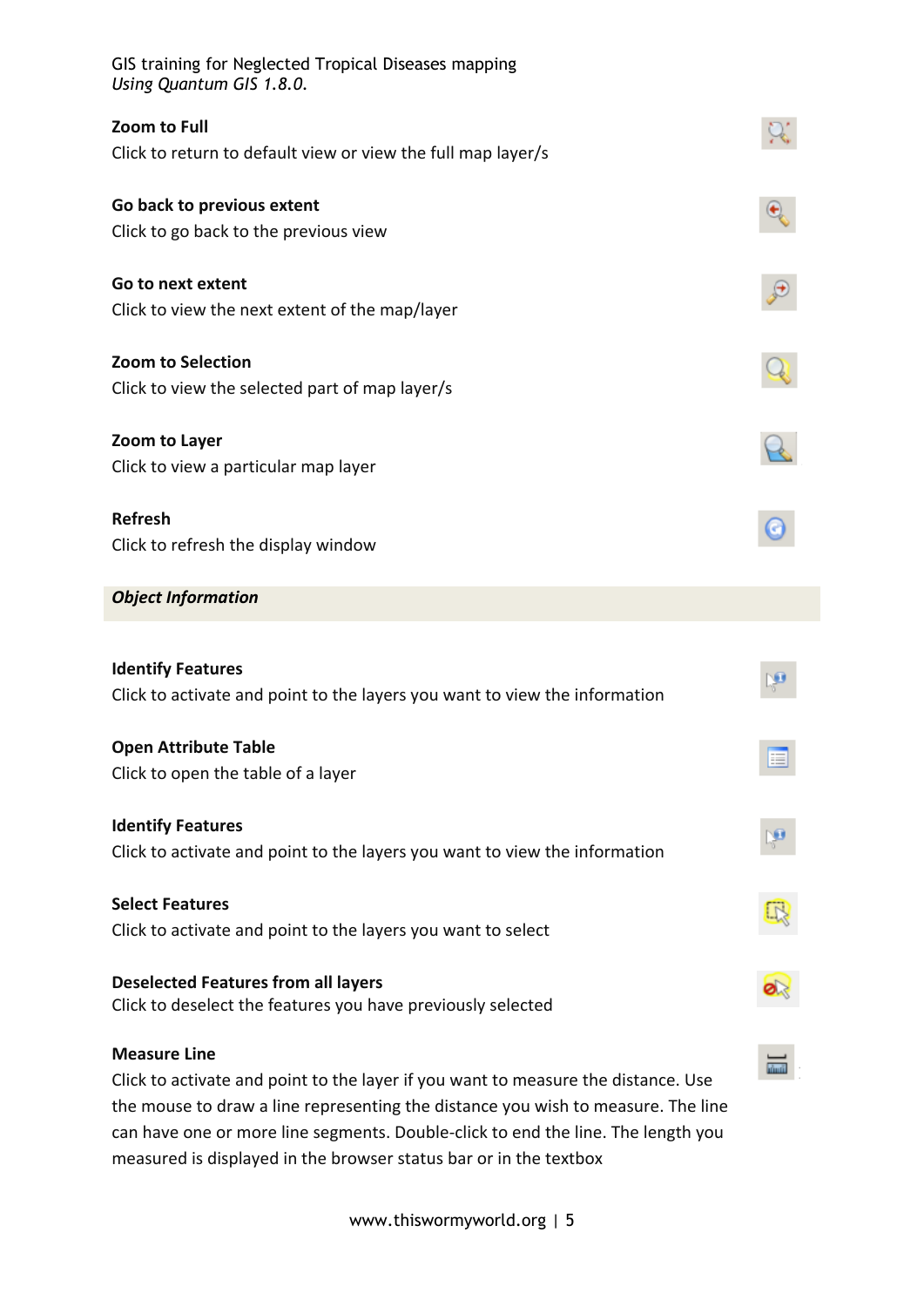## **Measure Area**

Click to activate and point to the polygon feature if you want to measure the area



## *Plugins: fTools* **and** *Spatial Query*

# **Spatial Query**

Enables us to make a spatial query (select features) in a target layer with regard to another layer.

## **Intersect**

Overlay layers such that output contains areas where both layers intersect

#### **Union**

Overlay layers such that output contains intersecting and non-intersecting areas

#### **Buffer**

Create buffer(s) around features based on distance, or distance field

*GDAL tool (Geoprocessing tools)*

#### **Merge**

This utility will automatically mosaic a set of images.

#### **Clipper**

This utility enables you to extract a set of raster data using a vector file as contour mask.





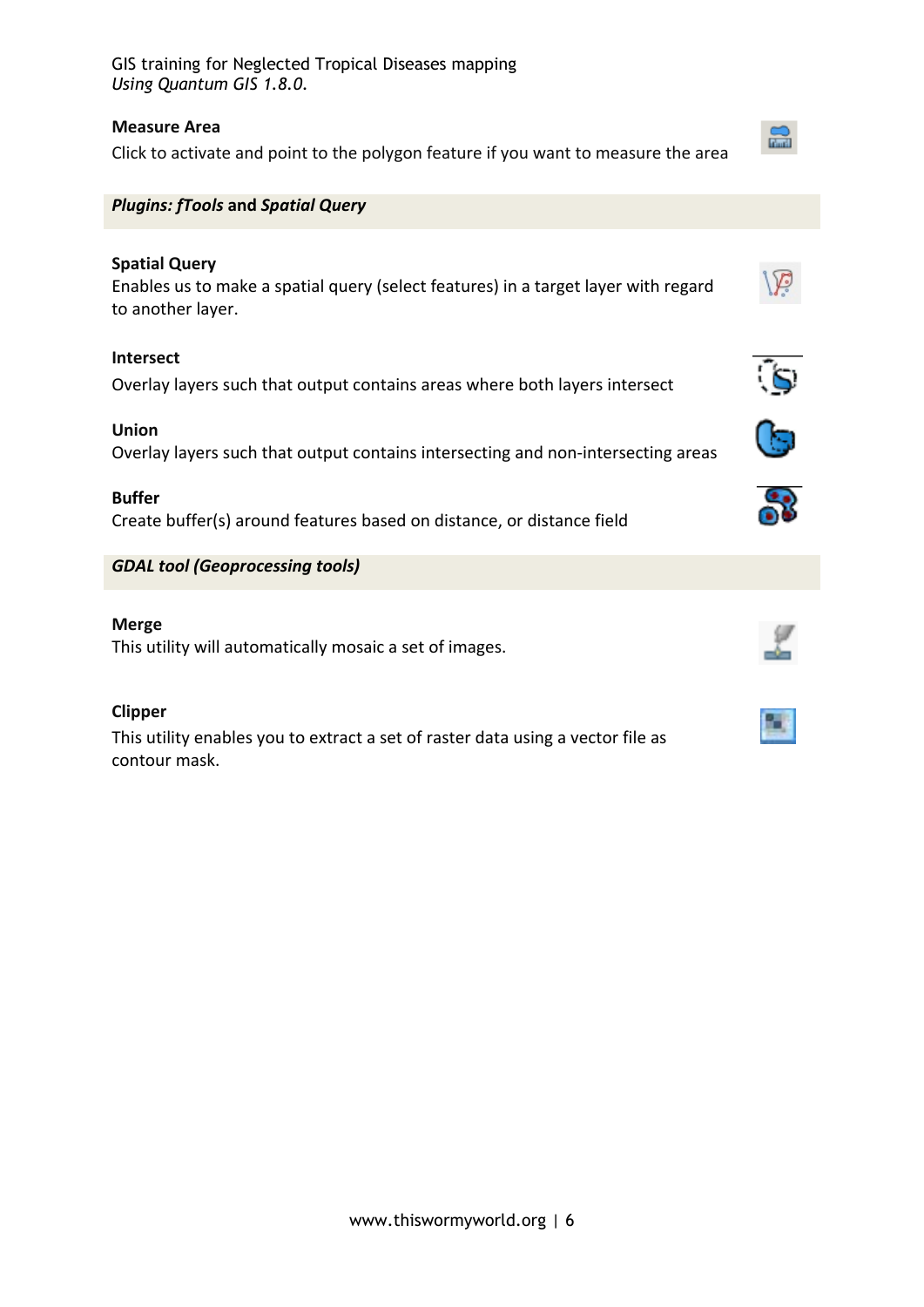# Glossary of terms

**Attributes.** Non spatial information about a geographic feature in a GIS, usually stored in a table and linked to the feature by a unique identifier. For example, attributes of a river might include its name, length, and sediment load at a gauging station. In raster datasets, information associated with each unique value of a raster cell.

**Chropleths.** A choropleth map ("area/region" + "multitude") is a thematic map in which areas are shaded or patterned in proportion to the measurement of the statistical variable being displayed on the map, such as population density or percapita income. The choropleth map provides an easy way to visualize how a measurement varies across a geographic area.

**COM or serial port** is a serial communication physical interface through which information transfers in or out one bit at a time. Throughout most of the story of personal computers, data transfer through serial ports connected the computer to devices such as terminals and various peripherals.

**Comma Separated Values (.csv) files.** A comma-separated values (**CSV**) file stores tabular data (numbers and text) in plain-text form. Plain text means that the file is a sequence of characters, with no data that has to be interpreted instead, as binary numbers. A CSV file consists of any number of records, separated by line breaks of some kind; each record consists of fields, separated by some other character or string, most commonly a literal comma or tab. Usually all records have an identical sequence of fields.

**Feature.** A representation of a real-world object on a map (i.e. a building, a road section, a river, etc.).

**Geographic Coordinate System.** A geographic coordinate system is a coordinate system that enables every location on the Earth to be specified by a set of numbers or letters. A reference system uses latitude and longitude to define the locations of points on the surface of the Earth. A geographic coordinate system definition includes a datum, prime meridian, and angular unit. A common choice of coordinates is latitude, longitude and elevation (e.g. **WGS84**).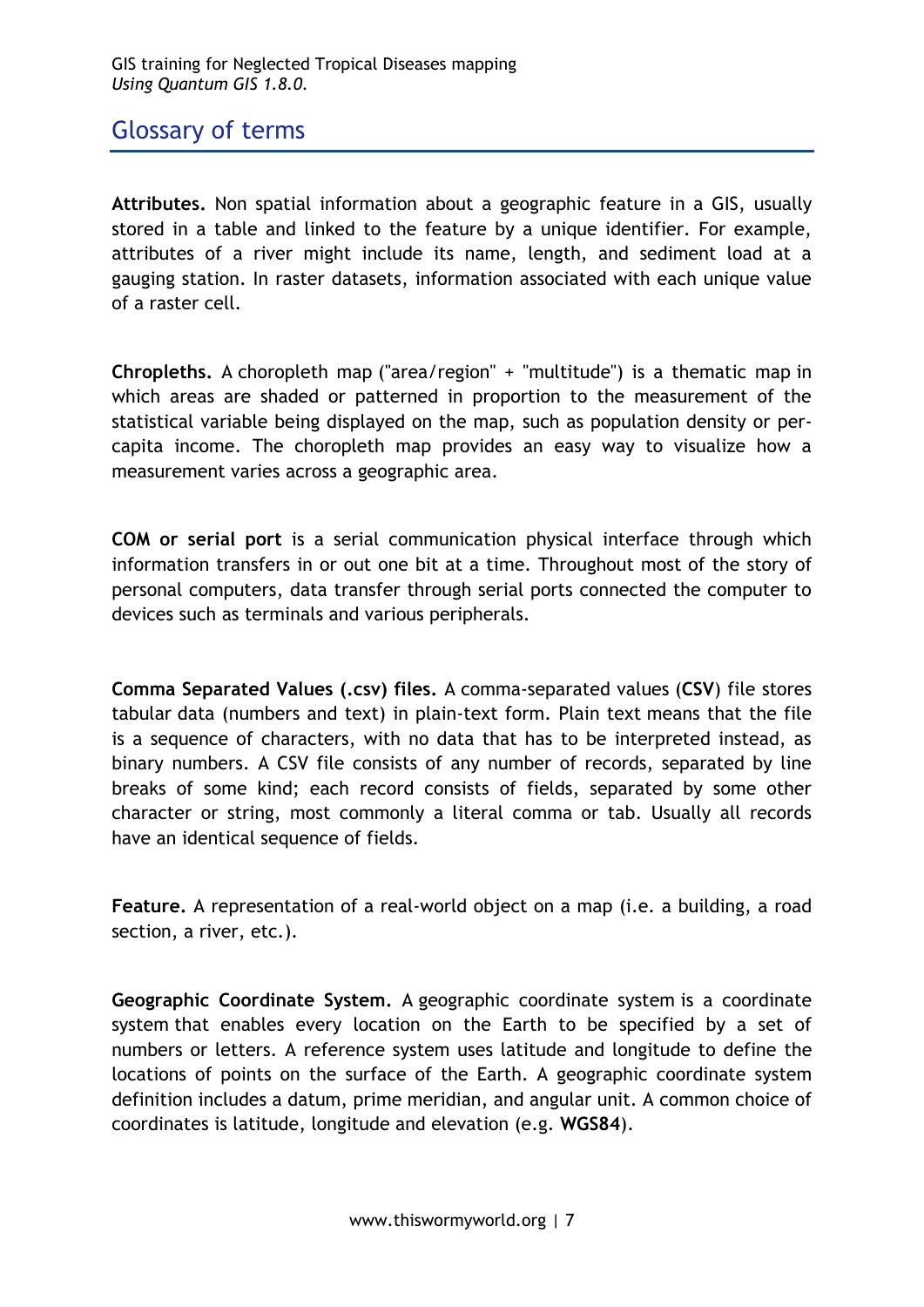**Geometry.** The measures and properties of points, lines and surfaces. In a GIS, geometry is used to represent the spatial component of geographic features.

**Geopositioning.** Geopositioning is a method that facilitates the location of a single point relative to the surface of the earth.

**GPS (Global Positioning System).** It is a global navigation satellite system (GNSS) developed by the United States Department of Defence and managed by the United States Air Force 50th Space Wing.

**Histogram**. A graph showing the distribution of values in a set of data. Individual values are displayed along a horizontal axis, and the frequency of their occurrence is displayed along a vertical axis.

**Labels.** In cartography, text placed on or near a map feature that describes or identifies it.

**Layer.** The visual representation of a geographic dataset in any digital map environment. Conceptually, a layer is a slice or stratum of the geographic reality in a particular area, and is more or less equivalent to a legend item on a paper map. On a road map, for example, roads, national parks, political boundaries, and rivers might be considered different layers.

**Legend.** The description of the types of features included in a map, usually displayed in the map layout. Legends often use graphics of symbols or examples of features from the map with a written description of what each symbol or graphic represents.



**Plugin or Plug-in.** A small software application that extends the functionality of a Web browser or any specific software (*i.e. Quantum GIS*).

**Projected Coordinate System.** A reference system used to locate x, y, and z positions of point, line, and area features in two or three dimensions. A projected coordinate system is defined by a geographic coordinate system, a map projection, any parameters needed by the map projection, and a linear unit of measure (e.g. WGS84 World Mercator).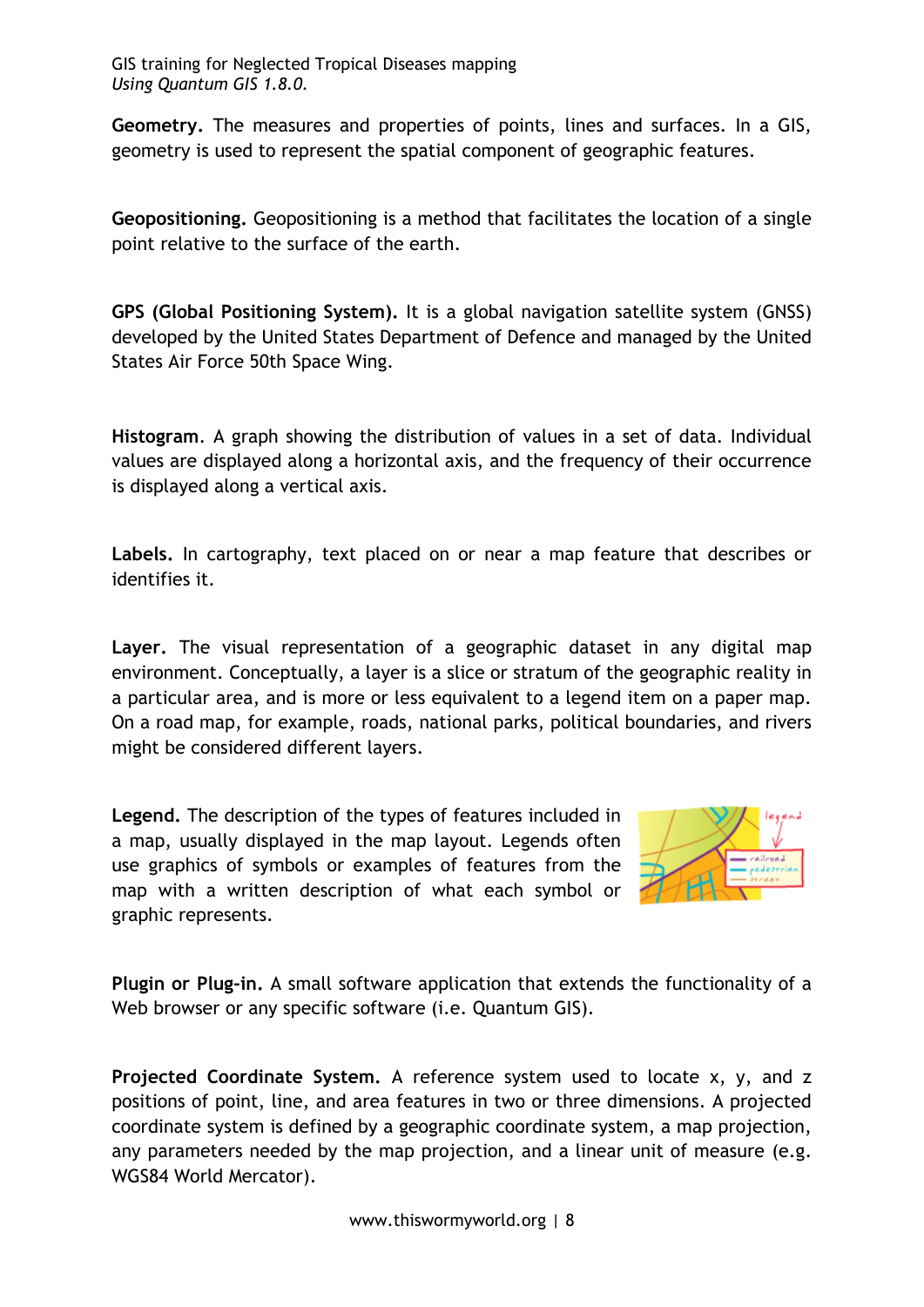**Rendering.** The process of drawing to a display; the conversion of the geometry, coloring, texturing, lighting, and other characteristics of an object into a display image.

**Scale bar.** A map element used to graphically represent the scale of a map. A scale bar is typically a line marked like a ruler in units proportional to the map's scale.

**Shapefile.** A vector data storage format for storing the location, shape (geometry) and attributes of geographic features.

**Tab delimited (.tsv/.tab) files.** A tab-separated values file is a simple text format for a database table. Each record in the table is one line of the text file. Each field value of a record is separated from the next by a tab stop character – it is a form of the more general delimiter-separated values format.

**Thematic map.** A thematic map is a type of map or chart especially designed to show a particular theme connected with a specific geographic area. These maps can portray physical, social, political, cultural, economic, sociological, agricultural, or any other aspects of a city, state, region, nation, or continent.

**Thumbnail.** A miniaturized version of a graphics file. A thumbnail can be used as a visual index for larger data or images.

**USB: Universal Serial Bus** is an industry standard developed in the mid-1990s that defines the cables, connectors and communication protocols used in a 'bus' for connection, communication and power supply between computers and electronic devices. USB was designed to standardize the connection of computer peripherals to personal computers.

**Widget.** An interactive graphic component of a user interface (such as a button, scroll bar, or menu bar), its controlling program, or the combination of both the component and program.